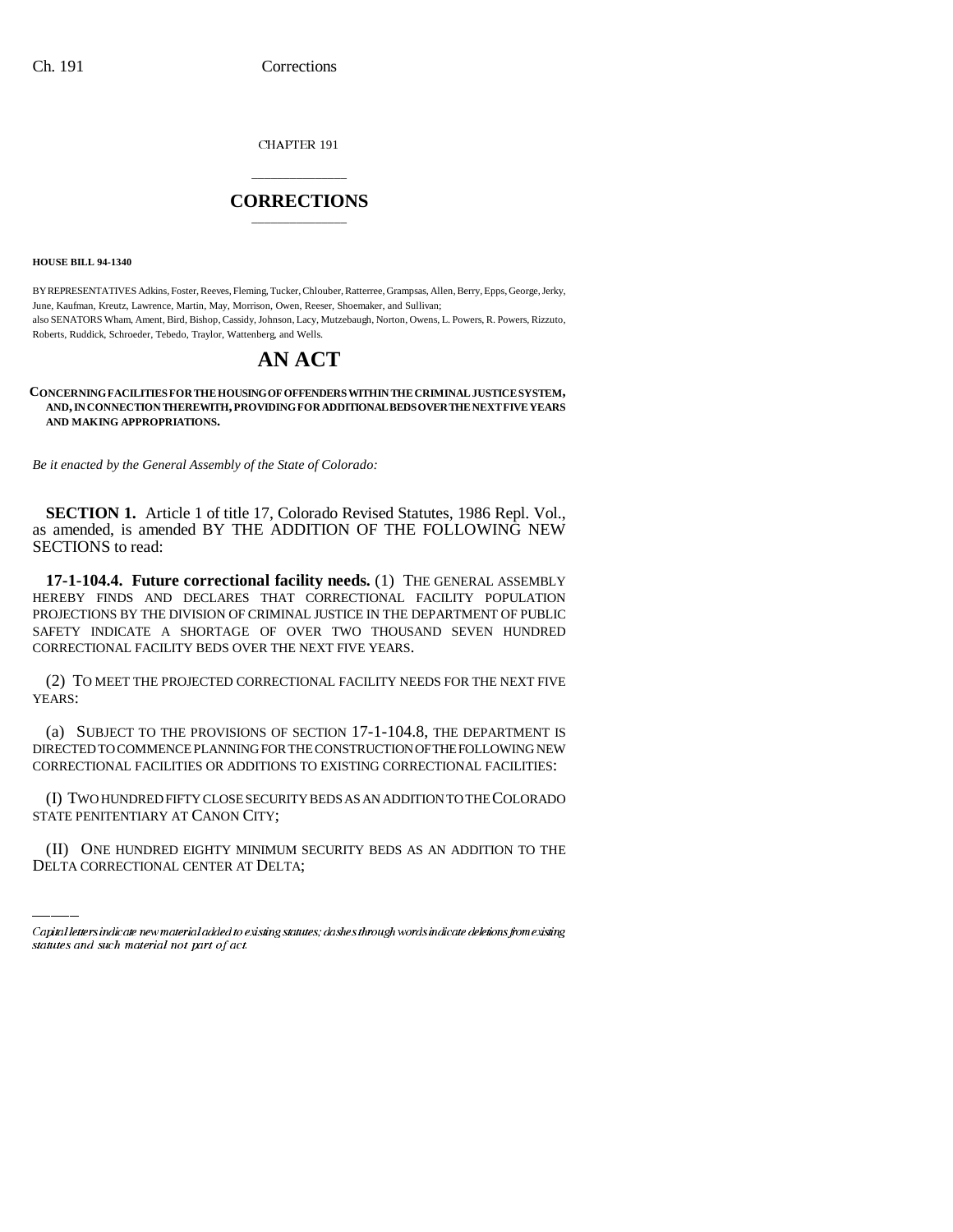(III) TWO HUNDRED FORTY-EIGHT BEDS AT A WOMEN'S CORRECTIONAL FACILITY AT THE DENVER RECEPTION AND DIAGNOSTIC CENTER AT DENVER;

(IV) THREE HUNDRED BEDS AT A YOUTH OFFENDER SYSTEM FACILITY ON THE GROUNDS OF THE COLORADO MENTAL HEALTH INSTITUTE AT PUEBLO.

(b) SUBJECT TO THE PROVISIONS OF SECTION 17-1-104.8, THE DEPARTMENT IS DIRECTED TO COMMENCE PLANNING FOR THE CONSTRUCTION OF AN ADDITIONAL CORRECTIONAL FACILITY CONSISTING OF FIVE HUNDRED MEDIUM SECURITY BEDS.

(c) (I) TO THE EXTENT POSSIBLE, IT IS THE INTENT OF THE GENERAL ASSEMBLY TO MEET THE PROJECTED NEED IN MINIMUM AND MINIMUM RESTRICTED SECURITY BEDS THROUGH CONTRACTS FOR BEDS AT NONSTATE CONSTRUCTED AND OPERATED FACILITIES; EXCEPT THAT ANY CONTRACT FOR BEDS AT A NONSTATE CONSTRUCTED AND OPERATED FACILITY SHALL BE SUBJECT TO ANNUAL REVIEW AND ANNUAL APPROPRIATION BY THE GENERAL ASSEMBLY.

(II) THE DEPARTMENT IS DIRECTED TO CONSIDER PROPOSALS FOR THE PROVISION OF ADDITIONAL MINIMUM SECURITY BEDS THROUGH CONTRACTS FOR BEDS AT NONSTATE CONSTRUCTED AND OPERATED FACILITIES. THE DEPARTMENT SHALL EVALUATE SUCH PROPOSALS AND PRESENT A RECOMMENDATION TO THE CAPITAL DEVELOPMENT COMMITTEE AND THE JOINT BUDGET COMMITTEE OF THE GENERAL ASSEMBLY NO LATER THAN AUGUST 1, 1994, CONCERNING THE NUMBER OF BEDS TO BE PROVIDED THROUGH NONSTATE FACILITIES AND THE COST THEREOF. IN EVALUATING PROPOSALS, THE DEPARTMENT SHALL CONSULT WITH THE STATE PERSONNEL DIRECTOR AND THE OFFICE OF THE ATTORNEY GENERAL TO ENSURE THAT ANY CONTRACT ENTERED INTO AS A RESULT OF A PROPOSAL WOULD MEET THE REQUIREMENTS OF PART 5 OF ARTICLE 50 OF TITLE 24, C.R.S., CONCERNING THE USE OF PRIVATE CONTRACTORS FOR PERSONAL SERVICES.

(III) THE CAPITAL DEVELOPMENT COMMITTEE AND THE JOINT BUDGET COMMITTEE OF THE GENERAL ASSEMBLY, ACTING AS A JOINT COMMITTEE, SHALL REVIEW THE RECOMMENDATION OF THE DEPARTMENT.

(IV) IF IT IS DETERMINED NOT TO USE NONSTATE FACILITIES OR IF NONSTATE FACILITIES ARE NOT AVAILABLE TO MEET THE PROJECTED ADDITIONAL MINIMUM SECURITY BEDS, THE DEPARTMENT IS DIRECTED TO COMMENCE PLANNING FOR THE CONSTRUCTION OF A NEW MINIMUM SECURITY CORRECTIONAL FACILITY OR ADDITIONS TO EXISTING CORRECTIONAL FACILITIES TO PROVIDE THE PROJECTED ADDITIONAL MINIMUM SECURITY BEDS. THE FACILITIES PROGRAM PLANS DEVELOPED BY THE DEPARTMENT AND THE DEPARTMENT'S RECOMMENDATION ON THE SITE FOR THE NEW FACILITY OR THE ADDITIONS TO EXISTING FACILITIES MUST BE PRESENTED TO THE JOINT COMMITTEE NO LATER THAN DECEMBER 1, 1994, AND SHALL BE SUBJECT TO THE PROVISIONS OF SECTION 17-1-104.8.

(3) (a) THE GENERAL ASSEMBLY HEREBY FINDS AND DECLARES THAT IT IS IN THE BEST INTERESTS OF THE STATE AND THE GOAL AND PURPOSE OF THIS SUBSECTION (3) TO INSURE ADEQUATE CONTRACT ADMINISTRATION FOR THE CORRECTIONAL FACILITY PROJECTS AUTHORIZED BY THIS SECTION AND THE JUVENILE DETENTION FACILITY PROJECTS AUTHORIZED IN SECTIONS 15 (2) AND 16 OF HOUSE BILL 94-1340, ENACTED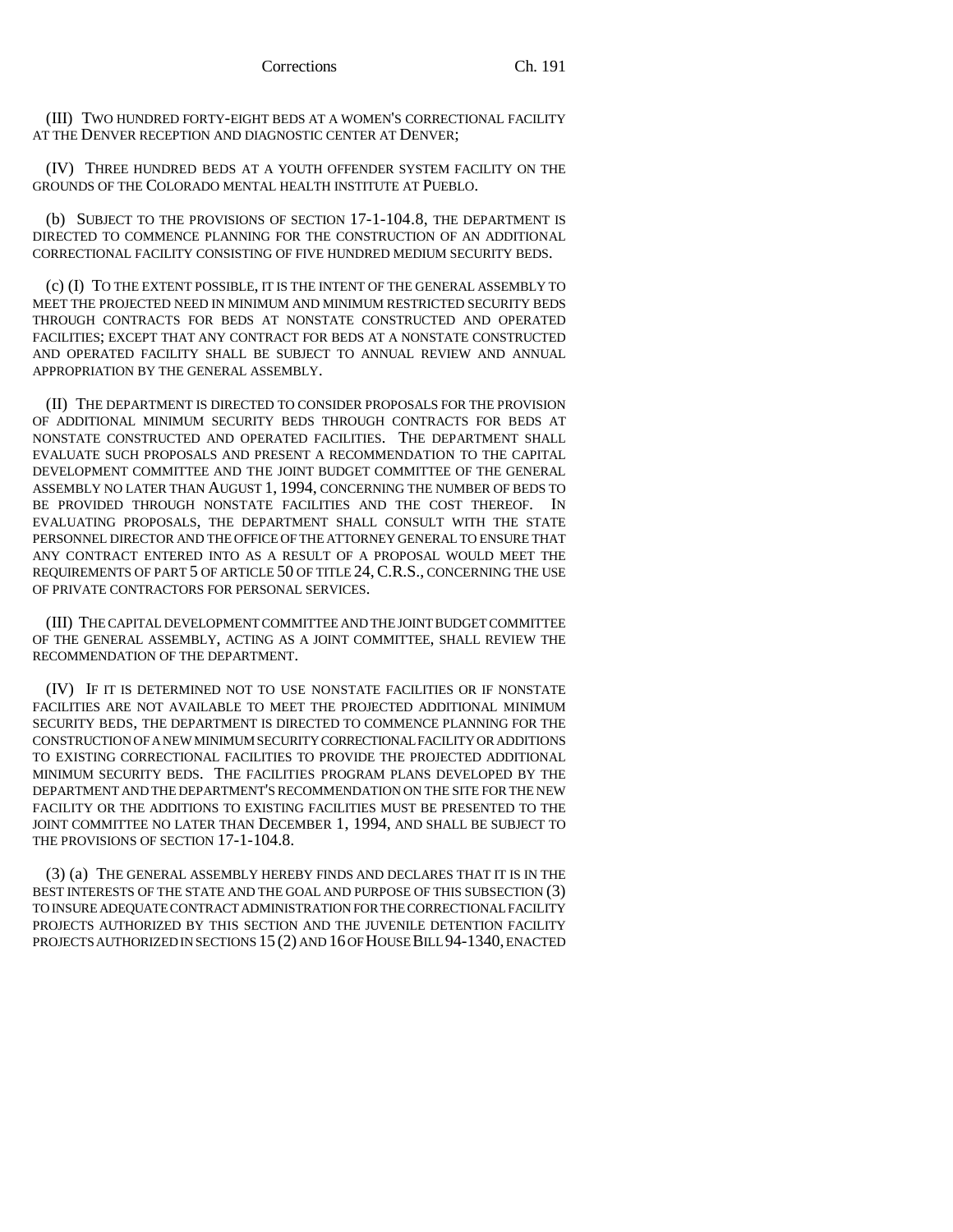#### Ch. 191 Corrections

AT THE SECOND REGULAR SESSION OF THE FIFTY-NINTH GENERAL ASSEMBLY.

(b) PURSUANT TO THE PROVISIONS OF PART 14 OF ARTICLE 30 OF TITLE 24,C.R.S., THE DEPARTMENT OF ADMINISTRATION SHALL CONTRACT WITH ONE OR MORE PERSONS OR FIRMS TO PROVIDE CONTRACT ADMINISTRATION, OVERSIGHT OF THE VARIOUS CONTRACTORS, MANAGEMENT AND COORDINATION SERVICES BETWEEN THE VARIOUS CONTRACTORS AND THE DEPARTMENT OF CORRECTIONS OR BETWEEN THE VARIOUS CONTRACTORS AND THE DEPARTMENT OF INSTITUTIONS, AND SUCH OTHER PROJECT MANAGEMENT SERVICES AS MAY BE REQUIRED TO ACCOMPLISH THE CONSTRUCTION OF THE CORRECTIONAL FACILITY PROJECTS AUTHORIZED BY THIS SECTION AND THE JUVENILE DETENTION FACILITY PROJECTS AUTHORIZED IN SECTIONS 15 (2) AND 16 OF HOUSE BILL 94-1340, ENACTED AT THE SECOND REGULAR SESSION OF THE FIFTY-NINTH GENERAL ASSEMBLY. THE COST FOR CONTRACTING FOR SUCH PERSONS OR FIRMS SHALL BE PAID OUT OF THE APPROPRIATIONS MADE BY THE GENERAL ASSEMBLY FOR THE CONSTRUCTION OF THE CORRECTIONAL FACILITY PROJECTS AUTHORIZED BY THIS SECTION AND THE JUVENILE DETENTION FACILITY PROJECTS AUTHORIZED IN SECTIONS 15(2) AND 16 OF HOUSE BILL 94-1340, ENACTED AT THE SECOND REGULAR SESSION OF THE FIFTY-NINTH GENERAL ASSEMBLY.

(c) THE GENERAL ASSEMBLY FURTHER FINDS AND DECLARES THAT THE SERVICES PROVIDED FOR IN PARAGRAPH (b) OF THIS SUBSECTION (3) ARE URGENT AND TEMPORARY IN NATURE, ARE NECESSARY ONLY TO COMPLETE THE SPECIFIED CORRECTIONAL FACILITY PROJECTS AND JUVENILE DETENTION FACILITY PROJECTS, ARE HIGHLY SPECIALIZED, CANNOT ADEQUATELY BE MET WITH EXISTING PERSONNEL SYSTEM RESOURCES, AND SHALL BE DISCONTINUED ONCE THE PROJECTS ARE COMPLETE. THE GENERAL ASSEMBLY FURTHER FINDS AND DECLARES THAT THESE LEGISLATIVE, ADMINISTRATIVE, AND LEGAL GOALS AND PURPOSES CANNOT BE ACCOMPLISHED THROUGH THE UTILIZATION OF PERSONS SELECTED PURSUANT TO THE STATE PERSONNEL SYSTEM. ACCORDINGLY, THE GENERAL ASSEMBLY HEREBY SPECIFICALLY AUTHORIZES THE USE OF INDEPENDENT CONTRACTORS UNDER SECTION 24-50-504, C.R.S., TO ACHIEVE THE GOALS AND PURPOSES OF THIS SUBSECTION (3).

**17-1-104.8. Legislative review of facilities program plans for correctional facilities.** WHEN MONEYS ARE APPROPRIATED BY THE GENERAL ASSEMBLY FOR THE CONSTRUCTION OF A NEW CORRECTIONAL FACILITY OR FOR THE CONSTRUCTION OF AN ADDITION TO AN EXISTING CORRECTIONAL FACILITY, THE DEPARTMENT MAY NOT BEGIN THE ACTUAL CONSTRUCTION OF ANY FACILITY UNTIL THE FACILITIES PROGRAM PLANS HAVE BEEN REVIEWED BY THE CAPITAL DEVELOPMENT COMMITTEE AND THE JOINT BUDGET COMMITTEE OF THE GENERAL ASSEMBLY, ACTING AS A JOINT COMMITTEE. THE GENERAL ASSEMBLY MAY CONTRACT WITH A CONSULTANT TO PROVIDE ASSISTANCE TO THE JOINT COMMITTEE IN THE REVIEW OF FACILITIES PROGRAM PLANS SUBMITTED BY THE DEPARTMENT. THE JOINT COMMITTEE'S REVIEW OF FACILITIES PROGRAM PLANS FOR A NEW CORRECTIONAL FACILITY SHALL INCLUDE, BUT NOT BE LIMITED TO, WHETHER THE FACILITIES PROGRAM PLANS ALLOW FOR A SUBSEQUENT ADDITION TO THE FACILITY AND WHETHER THE PLANS MEET THE SECURITY LEVEL DESIGNATION. WITHIN THIRTY DAYS AFTER THE DATE OF RECEIPT OF THE FACILITIES PROGRAM PLANS FROM THE DEPARTMENT, THE JOINT COMMITTEE SHALL PROVIDE THE DEPARTMENT WITH COMMENTS AND SUGGESTIONS CONCERNING THE PLANS. IF THE JOINT COMMITTEE DOES NOT PROVIDE THE DEPARTMENT WITH COMMENTS AND SUGGESTIONS WITHIN SUCH THIRTY-DAY PERIOD, THE DEPARTMENT MAY PROCEED WITH THE ACTUAL CONSTRUCTION OF THE CORRECTIONAL FACILITY.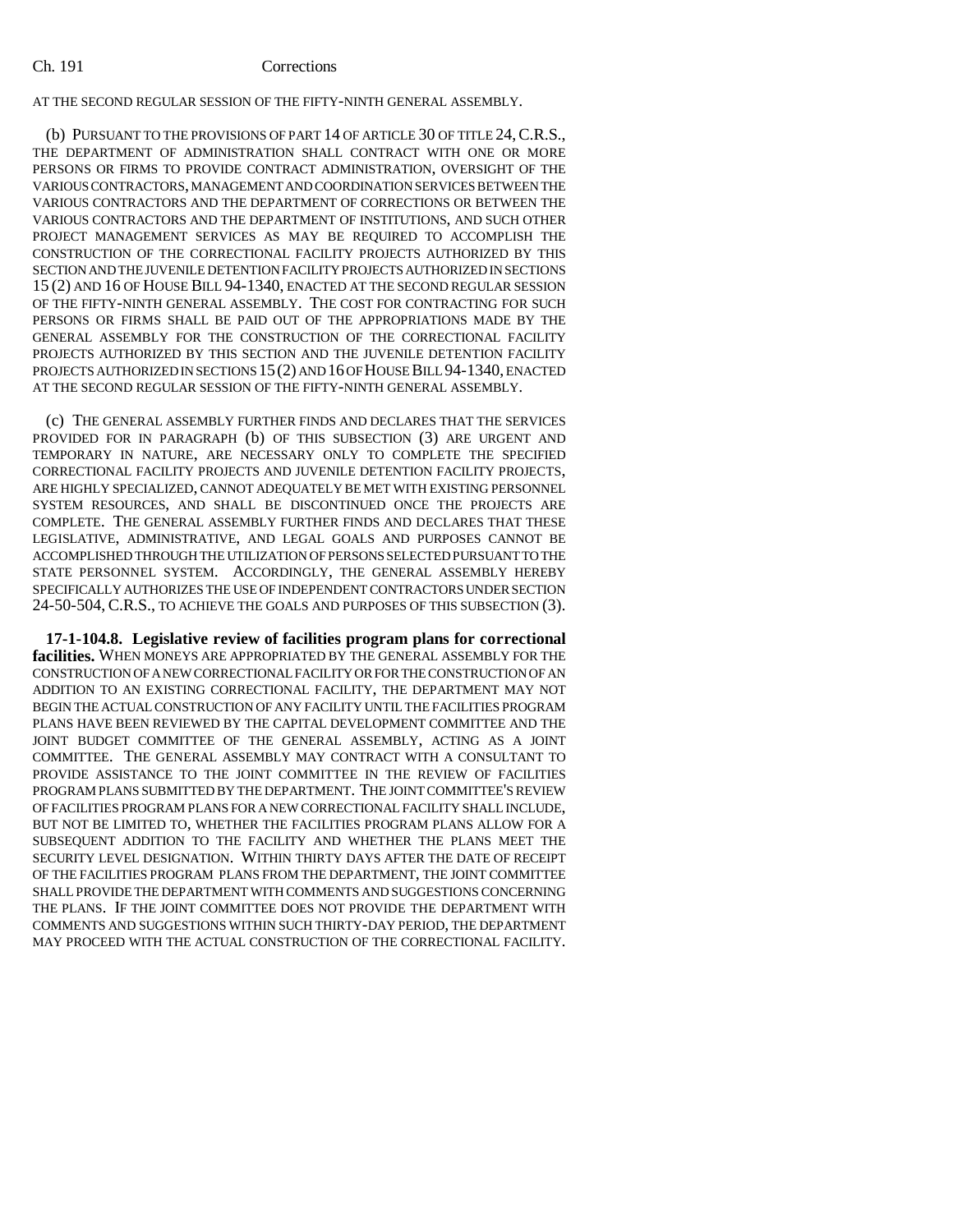THE DEPARTMENT SHALL SUBMIT MONTHLY REPORTS CONCERNING EACH CONSTRUCTION PROJECT UNTIL THE PROJECT IS COMPLETED. THE INFORMATION TO BE INCLUDED IN THE REPORT SHALL BE DETERMINED BY THE DEPARTMENT AND THE JOINT COMMITTEE.

**SECTION 2.** Part 1 of article 1 of title 27, Colorado Revised Statutes, 1989 Repl. Vol., as amended, is amended BY THE ADDITION OF A NEW SECTION to read:

**27-1-104.5. Legislative review of facilities program plans for youth detention facilities.** WHEN MONEYS ARE APPROPRIATED BY THE GENERAL ASSEMBLY FOR THE CONSTRUCTION OF A NEW YOUTH DETENTION FACILITY OR THE CONSTRUCTION OF AN ADDITION TO AN EXISTING DETENTION FACILITY, THE DEPARTMENT MAY NOT BEGIN THE ACTUAL CONSTRUCTION OF ANY FACILITY UNTIL THE FACILITIES PROGRAM PLANS HAVE BEEN REVIEWED BY THE CAPITAL DEVELOPMENT COMMITTEE AND THE JOINT BUDGET COMMITTEE OF THE GENERAL ASSEMBLY, ACTING AS A JOINT COMMITTEE. THE GENERAL ASSEMBLY MAY CONTRACT WITH A CONSULTANT TO PROVIDE ASSISTANCE TO THE JOINT COMMITTEE IN THE REVIEW OF FACILITIES PROGRAM PLANS SUBMITTED BY THE DEPARTMENT. THE JOINT COMMITTEE'S REVIEW OF FACILITIES PROGRAM PLANS FOR A NEW DETENTION FACILITY SHALL INCLUDE, BUT NOT BE LIMITED TO, WHETHER THE FACILITIES PROGRAM PLANS ALLOW FOR A SUBSEQUENT ADDITION TO THE FACILITY. WITHIN THIRTY DAYS AFTER THE DATE OF RECEIPT OF THE FACILITIES PROGRAM PLANS FROM THE DEPARTMENT, THE JOINT COMMITTEE SHALL PROVIDE THE DEPARTMENT WITH COMMENTS AND SUGGESTIONS CONCERNING THE PLANS. IF THE JOINT COMMITTEE DOES NOT PROVIDE THE DEPARTMENT WITH COMMENTS AND SUGGESTIONS WITHIN SUCH THIRTY-DAY PERIOD, THE DEPARTMENT MAY PROCEED WITH THE ACTUAL CONSTRUCTION OF THE DETENTION FACILITY. THE DEPARTMENT SHALL SUBMIT MONTHLY REPORTS CONCERNING EACH CONSTRUCTION PROJECT UNTIL THE PROJECT IS COMPLETED. THE INFORMATION TO BE INCLUDED IN THE REPORT SHALL BE DETERMINED BY THE DEPARTMENT AND THE JOINT COMMITTEE.

**SECTION 3.** 2-3-203 (1), Colorado Revised Statutes, 1980 Repl. Vol., as amended, is amended BY THE ADDITION OF A NEW PARAGRAPH to read:

**2-3-203. Powers and duties of the joint budget committee.** (1) The committee has the following powers and duties:

(e) ACTING AS A JOINT COMMITTEE WITH THE CAPITAL DEVELOPMENT COMMITTEE OF THE GENERAL ASSEMBLY, TO REVIEW FACILITIES PROGRAM PLANS OF THE DEPARTMENT OF CORRECTIONS FOR CORRECTIONAL FACILITIES PURSUANT TO SECTION 17-1-104.8, C.R.S., AND FACILITIES PROGRAM PLANS OF THE DEPARTMENT OF INSTITUTIONS FOR YOUTH DETENTION FACILITIES PURSUANT TO SECTION 27-1-104.5, C.R.S.

**SECTION 4.** 2-3-1304 (1), Colorado Revised Statutes, 1980 Repl. Vol., as amended, is amended BY THE ADDITION OF A NEW PARAGRAPH to read:

**2-3-1304. Powers and duties of capital development committee.** (1) The capital development committee shall have the following powers and duties:

(e) ACTING AS A JOINT COMMITTEE WITH THE JOINT BUDGET COMMITTEE OF THE GENERAL ASSEMBLY, TO REVIEW FACILITIES PROGRAM PLANS OF THE DEPARTMENT OF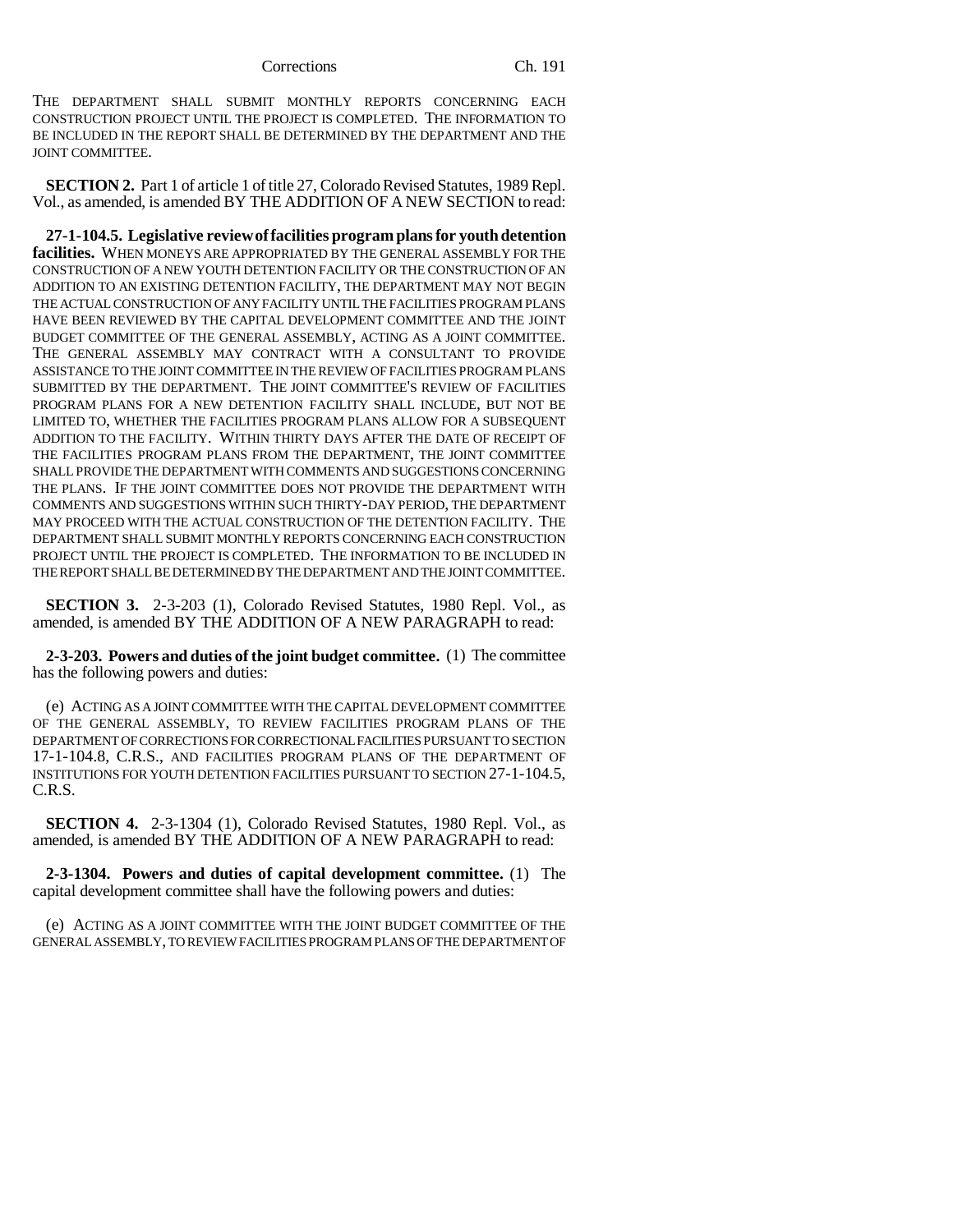CORRECTIONS FOR CORRECTIONAL FACILITIES PURSUANT TO SECTION 17-1-104.8, C.R.S., AND FACILITIES PROGRAM PLANS OF THE DEPARTMENT OF INSTITUTIONS FOR YOUTH DETENTION FACILITIES PURSUANT TO SECTION 27-1-104.5, C.R.S.

**SECTION 5.** The introductory portion to 24-75-302 (2) and 24-75-302 (2) (f), (2) (g), and (4), Colorado Revised Statutes, 1988 Repl. Vol., as amended, are amended to read:

**24-75-302. Capital construction fund - capital assessment fees - calculation.** (2) As of July 1, 1988, and July 1 of each year thereafter through  $J_{\text{t}}$   $J_{\text{t}}$   $J_{\text{t}}$   $J_{\text{y}}$   $J_{\text{y}}$   $J_{\text{y}}$   $J_{\text{y}}$   $J_{\text{y}}$   $J_{\text{y}}$ 1, 1998, a sum as specified in this subsection (2) shall accrue to the capital construction fund. The state treasurer and the controller shall transfer such sum out of the general fund and into the capital construction fund as moneys become available in the general fund during the fiscal year beginning on said July 1. Transfers between funds pursuant to this subsection (2) shall not be deemed to be appropriations subject to the limitations of section 24-75-201.1. The amount which shall accrue pursuant to this subsection (2) shall be as follows:

(f) On July 1, 1993, twenty-five million dollars plus twenty-one million six hundred forty-one thousand dollars pursuant to H.B. 93S-1001, plus eight million five hundred forty-eight thousand dollars pursuant to S.B. 93S-009, plus six hundred twenty-seven thousand eight hundred dollars pursuant to H.B. 93S-1005, enacted at the first extraordinary session of the fifty-ninth general assembly, PLUS FORTY-SIX MILLION NINE HUNDRED FIFTY THOUSAND FIVE HUNDRED TEN DOLLARS PURSUANT TO H.B. 94-1340, ENACTED AT THE SECOND REGULAR SESSION OF THE FIFTY-NINTH GENERAL ASSEMBLY;

(g) On July 1, 1994, fifty million dollars ONE HUNDRED NINE MILLION SIX HUNDRED SEVENTY-SEVEN THOUSAND EIGHT HUNDRED FIFTY DOLLARS;

(4) Notwithstanding any provision of subsection (2) of this section to the contrary, on July 1, 1994, and July 1, 1995, the state treasurer and the controller shall transfer twenty-five million dollars of the sums specified in paragraphs (g) and (h) of subsection (2) of this section into the capital construction fund from general fund reserves. NOTWITHSTANDING ANY PROVISION OF SUBSECTION (2) OF THIS SECTION TO THE CONTRARY, SEVENTY-FIVE MILLION DOLLARS OF THE AMOUNT TO BE TRANSFERRED ON JULY 1, 1994, PURSUANT TO PARAGRAPH (g) OF SAID SUBSECTION (2) AND TWENTY-FIVE MILLION DOLLARS OF THE AMOUNT TO BE TRANSFERRED ON JULY 1, 1995, PURSUANT TO PARAGRAPH (h) OF SAID SUBSECTION (2) SHALL BE TRANSFERRED BY THE STATE TREASURER AND THE CONTROLLER FROM GENERAL FUND RESERVES INTO THE CAPITAL CONSTRUCTION FUND AND, AS RESERVE TRANSFERS, SHALL BE EXCLUDED FROM STATE FISCAL YEAR SPENDING, AS DEFINED IN SECTION 20 (2) (e) OF ARTICLE X OF THE STATE CONSTITUTION, FOR THE 1994-95 AND 1995-96 FISCAL YEARS, RESPECTIVELY.

**SECTION 6.** 2-3-304, Colorado Revised Statutes, 1980 Repl. Vol., as amended, is amended to read:

**2-3-304. Director of research - assistants.** (1) The council shall interview persons applying for the position of director of research as to qualifications and ability and shall make recommendations thereon to the executive committee, which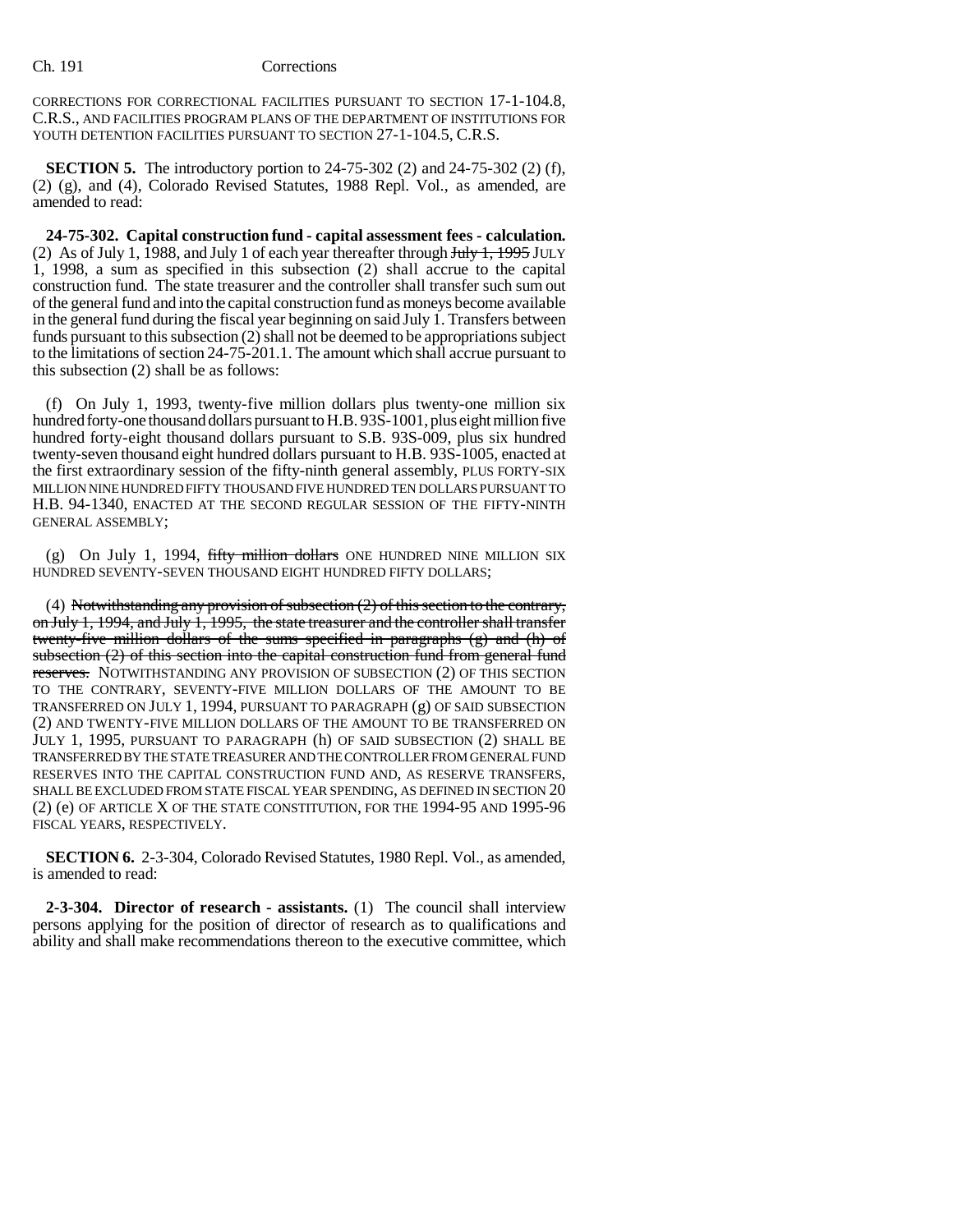shall appoint the director of research as provided in section  $2-3-303(2)$  2-3-303 (3) (d). The director of research shall be responsible to the council for the collection and assembling of all data and for the preparation of reports, recommendations, and bills. The director shall, subject to the general policies of the council, have administrative direction over the activities of the council. The director shall be paid a salary determined by the executive committee in accordance with section  $2-3-303$  (2) 2-3-303 (3) (a). The director shall be an employee of the general assembly and shall not be subject to the state personnel system laws. The director shall be appointed without reference to party affiliation and solely on the basis of such director's ability to perform the duties of the position.

(2) The director of research, with approval of the council, may appoint such additional professional, technical, clerical, or other employees necessary to perform the functions assigned to the director of research by the council.

(3) Effective January 1, 1983, the director of research shall contract, pursuant to section 39-1-104 (16), C.R.S., for the property tax study to be conducted as required in said subsection (16).

(4) EFFECTIVE JULY 1, 1994, THE DIRECTOR OF RESEARCH SHALL BE RESPONSIBLE FOR THE FORECASTING OF ADULT AND JUVENILE OFFENDER POPULATIONS WITHIN THE CRIMINAL JUSTICE SYSTEM FOR THE GENERAL ASSEMBLY. THE DIVISION OF CRIMINAL JUSTICE IN THE DEPARTMENT OF PUBLIC SAFETY SHALL PROVIDE INFORMATION TO THE DIRECTOR CONCERNING POPULATION PROJECTIONS, RESEARCH DATA, MODELLING INFORMATION, AND ANY OTHER RELATED DATA REQUESTED BY THE DIRECTOR. THE EXECUTIVE DIRECTORS OF THE DEPARTMENTS OF CORRECTIONS AND INSTITUTIONS AND THE STATE COURT ADMINISTRATOR SHALL PROVIDE INFORMATION TO THE DIRECTOR CONCERNING POPULATION PROJECTIONS, RESEARCH DATA, AND THE PROJECTED LONG-RANGE NEEDS OF THE INSTITUTIONS UNDER THE CONTROL OF THE EXECUTIVE DIRECTORS AND ANY OTHER RELATED DATA REQUESTED BY THE DIRECTOR.

(5) EFFECTIVE JULY 1, 1994, THE DIRECTOR OF RESEARCH SHALL BE RESPONSIBLE FOR REVIEWING ANY BILL WHICH IS INTRODUCED BY THE GENERAL ASSEMBLY WHICH AFFECTS CRIMINAL SENTENCING AND WHICH MAY RESULT IN A NET INCREASE OR A NET DECREASE IN PERIODS OF IMPRISONMENT IN STATE CORRECTIONAL FACILITIES FOR THE PURPOSE OF PROVIDING INFORMATION TO THE GENERAL ASSEMBLY ON THE LONG-TERM FISCAL IMPACT WHICH MAY RESULT FROM THE PASSAGE OF THE BILL, INCLUDING THE INCREASED CAPITAL CONSTRUCTION COSTS AND INCREASED OPERATING COSTS FOR THE FIRST FIVE FISCAL YEARS FOLLOWING PASSAGE.

**SECTION 7.** 2-2-701, Colorado Revised Statutes, 1980 Repl. Vol., as amended, is amended BY THE ADDITION OF A NEW SUBSECTION to read:

**2-2-701. General assembly - bills regarding the sentencing of criminal offenders - legislative intent.** (3) ON AND AFTER JULY 1, 1994, ANY BILL WHICH IS INTRODUCED AT ANY SESSION OF THE GENERAL ASSEMBLY WHICH AFFECTS CRIMINAL SENTENCING AND WHICH MAY RESULT IN A NET INCREASE OR A NET DECREASE IN PERIODS OF IMPRISONMENT IN STATE CORRECTIONAL FACILITIES SHALL BE REVIEWED BY THE DIRECTOR OF RESEARCH OF THE LEGISLATIVE COUNCIL FOR THE PURPOSE OF PROVIDING INFORMATION TO THE GENERAL ASSEMBLY ON THE LONG-TERM FISCAL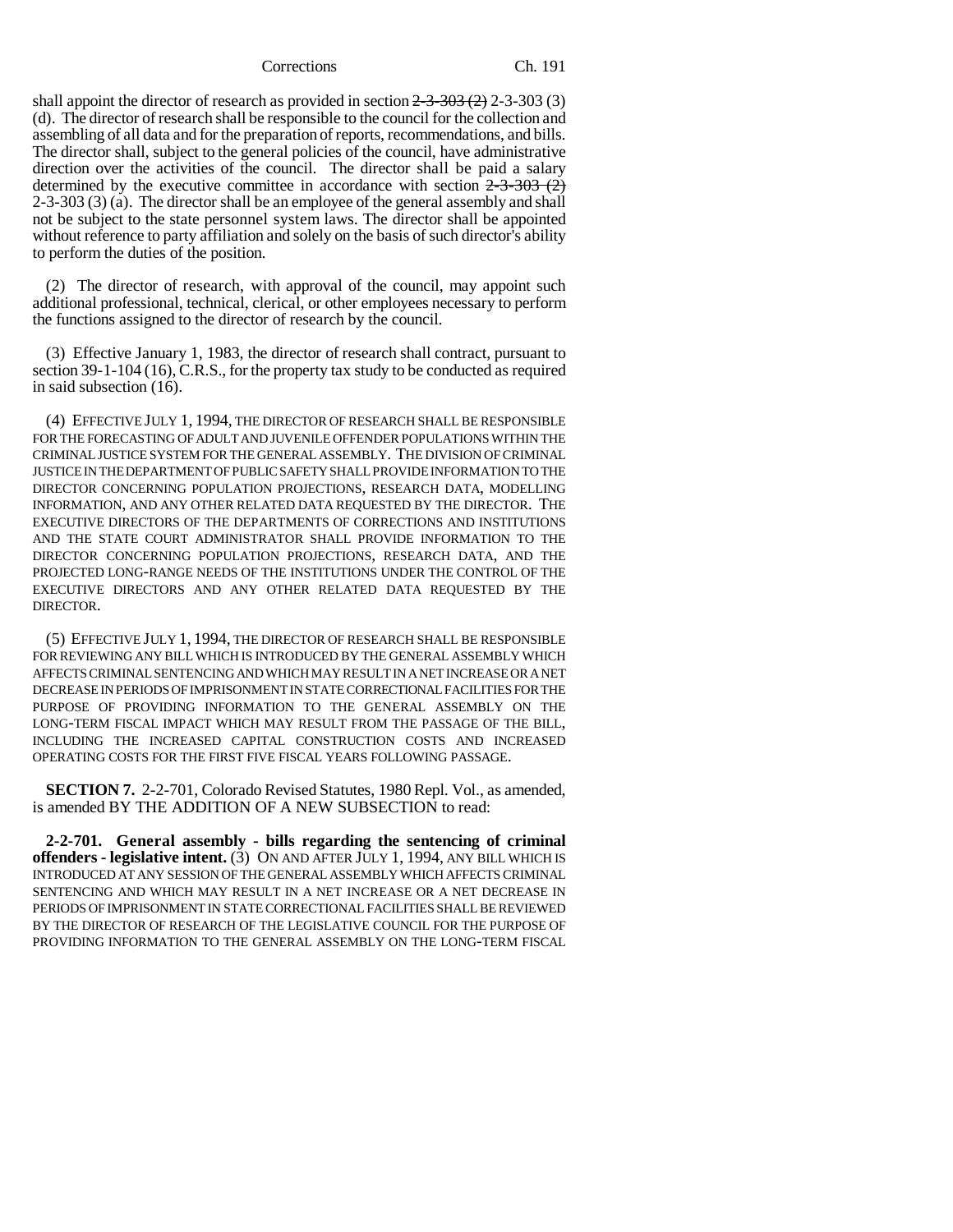### Ch. 191 Corrections

IMPACT WHICH MAY RESULT FROM THE PASSAGE OF THE BILL, INCLUDING THE INCREASED CAPITAL CONSTRUCTION COSTS AND INCREASED OPERATING COSTS FOR THE FIRST FIVE FISCAL YEARS FOLLOWING PASSAGE.

**SECTION 8.** 17-1-103 (1), Colorado Revised Statutes, 1986 Repl. Vol., as amended, is amended BY THE ADDITION OF A NEW PARAGRAPH to read:

**17-1-103. Duties of the executive director.** (1) The duties of the executive director shall be:

(m) TO PROVIDE INFORMATION TO THE DIRECTOR OF RESEARCH OF THE LEGISLATIVE COUNCIL CONCERNING POPULATION PROJECTIONS, RESEARCH DATA, AND THE PROJECTED LONG-RANGE NEEDS OF THE INSTITUTIONS UNDER THE CONTROL OF THE EXECUTIVE DIRECTOR AND ANY OTHER RELATED DATA REQUESTED BY THE DIRECTOR.

**SECTION 9.** 24-33.5-503 (1), Colorado Revised Statutes, 1988 Repl. Vol., as amended, is amended BY THE ADDITION OF A NEW PARAGRAPH to read:

**24-33.5-503. Duties of division.** (1) The division has the following duties:

(m) TO PROVIDE INFORMATION TO THE DIRECTOR OF RESEARCH OF THE LEGISLATIVE COUNCIL CONCERNING POPULATION PROJECTIONS, RESEARCH DATA, AND OTHER INFORMATION RELATING TO THE PROJECTED LONG-RANGE NEEDS OF CORRECTIONAL FACILITIES AND JUVENILE DETENTION FACILITIES AND ANY OTHER RELATED DATA REQUESTED BY THE DIRECTOR.

**SECTION 10.** 27-1-103 (1), Colorado Revised Statutes, 1989 Repl. Vol., is amended BY THE ADDITION OF A NEW PARAGRAPH to read:

**27-1-103. Duties of executive director - governor acquire water rights.** (1) The duties of the executive director of the department of institutions shall be:

(m) TO PROVIDE INFORMATION TO THE DIRECTOR OF RESEARCH OF THE LEGISLATIVE COUNCIL CONCERNING POPULATION PROJECTIONS, RESEARCH DATA, AND THE PROJECTED LONG-RANGE NEEDS OF THE INSTITUTIONS UNDER THE CONTROL OF THE EXECUTIVE DIRECTOR AND ANY OTHER RELATED DATA REQUESTED BY THE DIRECTOR.

**SECTION 11.** 13-3-101, Colorado Revised Statutes, 1987 Repl. Vol., is amended BY THE ADDITION OF A NEW SUBSECTION to read:

**13-3-101. State court administrator.** (5) THE STATE COURT ADMINISTRATOR SHALL PROVIDE TO THE DIRECTOR OF RESEARCH OF THE LEGISLATIVE COUNCIL CRIMINAL JUSTICE INFORMATION AND STATISTICS AND ANY OTHER RELATED DATA REQUESTED BY THE DIRECTOR.

**SECTION 12.** Section 10 of chapter 120, Session Laws of Colorado 1990, is repealed as follows:

Section 10. **Authorization to contract for preparole beds.** The executive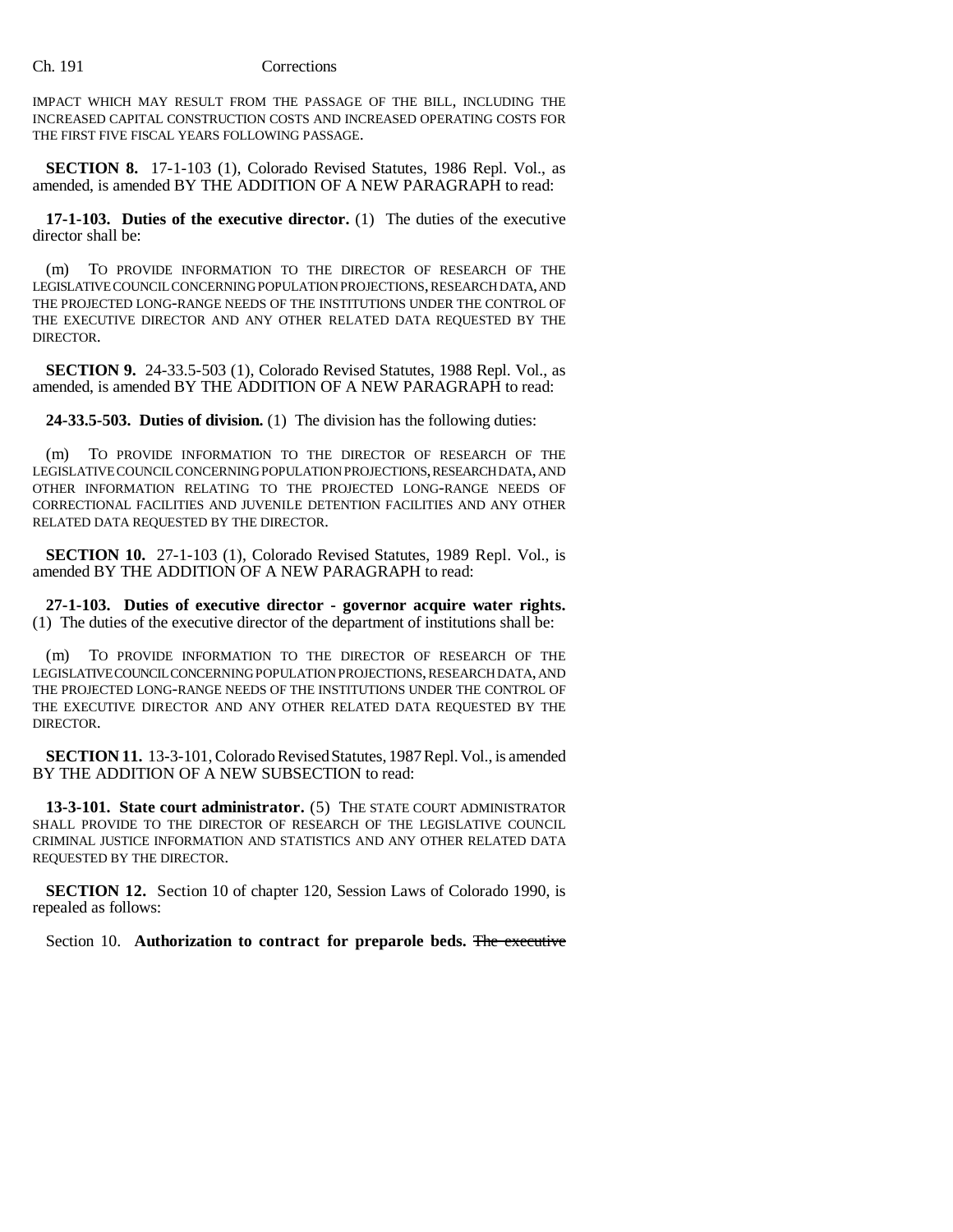director of the department of corrections is hereby authorized to enter into a contract or contracts, after a competitive process, and after an approved request for proposal process pursuant to section 17-2-402, Colorado Revised Statutes, for up to three hundred beds in preparole facilities or programs at not more than forty-four dollars per day per bed. Such facilities and programs shall be contracted for and utilized as soon as possible after the effective date of this act.

**SECTION 13.** 17-2-402, Colorado Revised Statutes, 1986 Repl. Vol., as amended, is amended BY THE ADDITION OF A NEW SUBSECTION to read:

**17-2-402. Authority of the department to operate or to contract for preparole facilities and programs.** (3) THE EXECUTIVE DIRECTOR IS HEREBY AUTHORIZED TO ENTER INTO A CONTRACT OR CONTRACTS, AFTER A COMPETITIVE PROCESS PURSUANT TO SUBSECTION (1) OF THIS SECTION, FOR UP TO THREE HUNDRED EIGHTY-SIX BEDS IN PREPAROLE FACILITIES OR PROGRAMS AT NOT MORE THAN AN AMOUNT PER DAY PER BED ESTABLISHED ANNUALLY BY THE GENERAL ASSEMBLY IN THE ANNUAL GENERAL APPROPRIATION ACT. SUCH FACILITIES AND PROGRAMS SHALL BE CONTRACTED FOR AND UTILIZED AS SOON AS POSSIBLE AFTER THE EFFECTIVE DATE OF THIS ACT.

**SECTION 14. Appropriation for the 1993-94 fiscal year.** (1) In addition to any other appropriation made for the current fiscal year, there is hereby appropriated, out of any moneys in the general fund not otherwise appropriated, to the capital construction fund created in section 24-75-302, Colorado Revised Statutes, the sum of thirty-six million one hundred forty-nine thousand four hundred ninety dollars (\$36,149,490). Of the total amount appropriated, the sum of sixteen million five hundred thousand dollars (\$16,500,000) is a transfer from general fund reserves to the capital construction fund and, as a reserve transfer, is excluded from state fiscal year spending, as defined in section 20 (2) (e) of article X of the state constitution, for the 1993-94 fiscal year.

(2) In addition to any other appropriation made for the current fiscal year, there is hereby appropriated, out of any moneys in the capital construction fund created in section 24-75-302, Colorado Revised Statutes, not otherwise appropriated, to the department of corrections, the following amounts:

(a) Eight hundred seventy thousand one hundred dollars (\$870,100), or so much thereof as may be necessary, for the provision or replacement of fire alarm and smoke detection systems at the Colorado territorial correctional facility and the Rifle correctional center and for the addition of required exits at the Fremont correctional facility.

(b) Nineteen million five hundred forty-six thousand two hundred fifty dollars (\$19,546,250), or so much thereof as may be necessary, for two hundred fifty close security beds as authorized by section 17-1-104.4 (2) (a) (I), Colorado Revised Statutes.

(c) Seven million four hundred eighty-two thousand two hundred dollars (\$7,482,200), or so much thereof as may be necessary, for the construction of one hundred eighty minimum security beds as authorized by section 17-1-104.4 (2) (a) (II), Colorado Revised Statutes.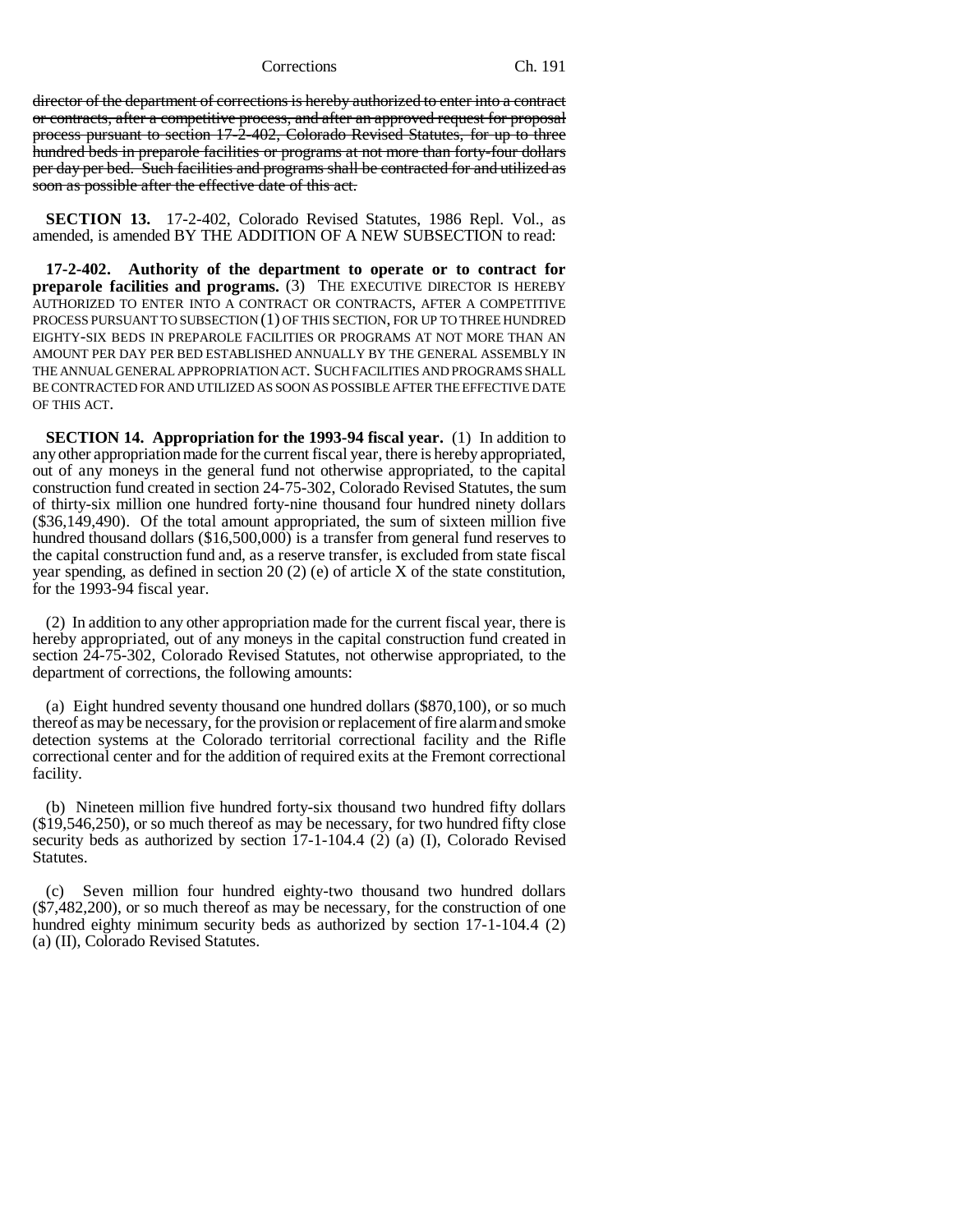#### Ch. 191 Corrections

(d) Seventeen million five hundred ninety-nine thousand eight hundred sixteen dollars (\$17,599,816), or so much thereof as may be necessary, for the construction of two hundred forty-eight beds at a women's correctional facility as authorized by section 17-1-104.4 (2) (a) (III), Colorado Revised Statutes.

(e) Twenty-five million two hundred forty-nine thousand five hundred dollars (\$25,249,500), or so much thereof as may be necessary, for the construction of three hundred beds at a youth offender facility as authorized by section 17-1-104.4 (2) (a) (IV), Colorado Revised Statutes.

(3) The appropriations made in subsection (2) of this section shall become available upon passage of this act, and, if any appropriated project is initiated within the fiscal year, the appropriation for the project shall remain available until completion of the project or for a period of three years, whichever comes first, at which time unexpended and unencumbered balances shall revert to the capital construction fund.

**SECTION 15. Appropriation for the 1994-95 fiscal year - adjustment in 1994** long bill. (1) For the fiscal year beginning July 1, 1994, there is hereby appropriated, out of any moneys in the capital construction fund created in section 24-75-302, Colorado Revised Statutes, not otherwise appropriated, to the department of corrections, the following amounts:

(a) Thirty-seven million five hundred thousand dollars (\$37,500,000), or so much thereof as may be necessary, for the construction of five hundred medium security beds as authorized by section 17-1-104.4 (2) (b), Colorado Revised Statutes;

(b) Twenty-four million dollars (\$24,000,000), or so much thereof as may be necessary, for the construction of additional minimum security beds as authorized by section 17-1-104.4 (2) (c) (IV), Colorado Revised Statutes.

(2) (a) For the fiscal year beginning July 1, 1994, there is hereby appropriated, out of any moneys in the capital construction fund created in section 24-75-302, Colorado Revised Statutes, not otherwise appropriated, to the department of institutions, for allocation to the division of youth services, seven million nine hundred eighty-seven thousand nine hundred eighty-four dollars (\$7,987,984) to be allocated as follows:

(I) Five million nine hundred sixty-seven thousand nine hundred eighty-four dollars (\$5,967,984), or so much thereof as may be necessary, for the construction of forty-eight juvenile detention beds at a facility to be located in El Paso county.

(II) One million dollars (\$1,000,000), or so much thereof as may be necessary, for the construction of ten juvenile detention beds as an addition to the Grand Mesa Youth Services Center in Grand Junction.

(III) One million twenty thousand dollars (\$1,020,000), or so much thereof as may be necessary, for the construction of twelve juvenile detention beds as an addition to the Pueblo Youth Services Center in Pueblo.

(b) Notwithstanding the dollar amounts allocated in paragraph (a) of this subsection (2) for specified juvenile detention facilities, it is the intent of the general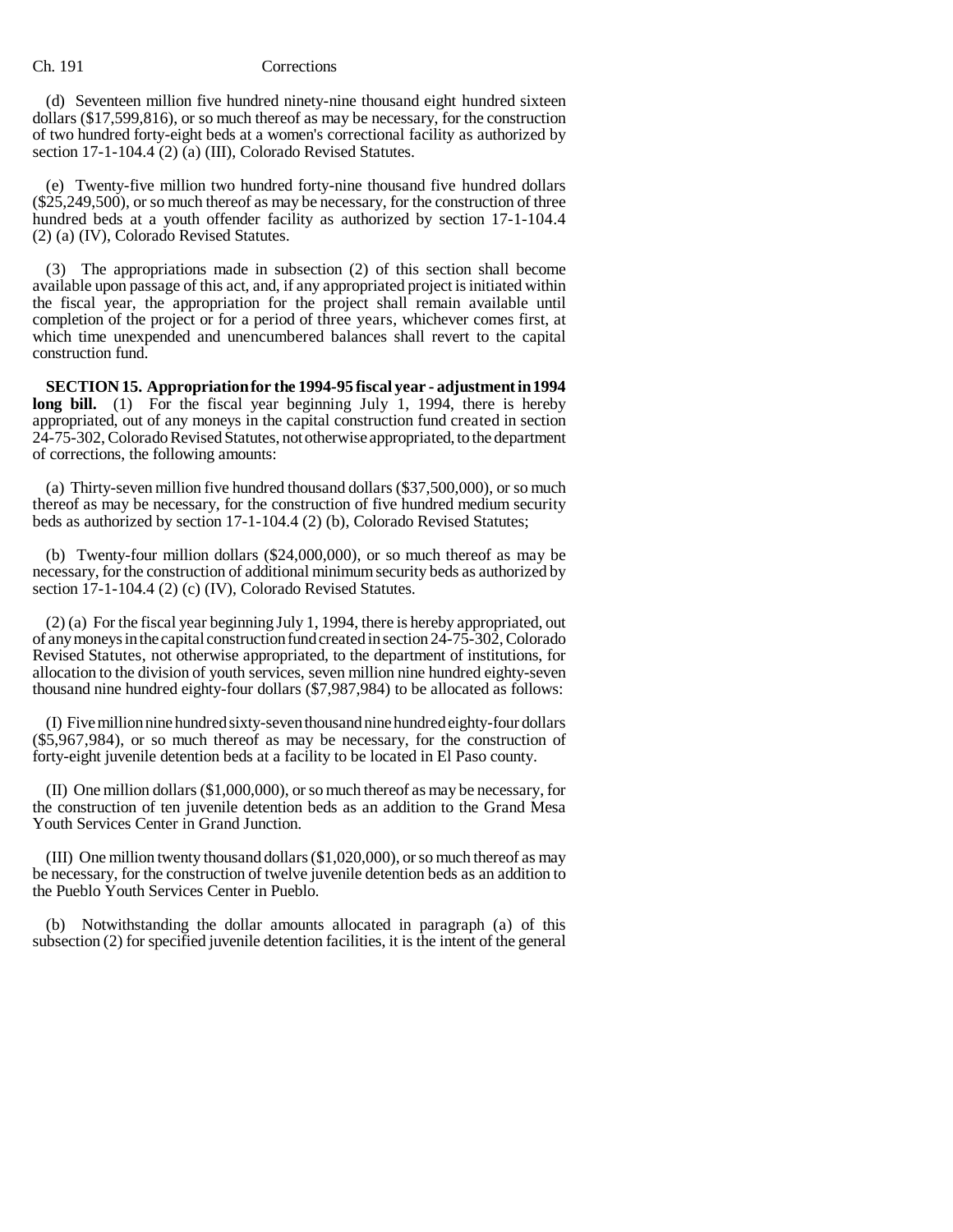assembly that the cost per juvenile detention bed allowed by such dollar amounts is to be considered an estimate of the cost per bed and that the department should contract for the construction of beds at a cost per bed which is as much below this estimate as reasonably possible. If the dollar amount allocated for a specified detention facility exceeds the actual construction cost for such facility, the department of institutions, with the approval of the capital development committee, may use the excess dollars to pay for the construction costs at one or both of the other juvenile detention facilities so long as the dollars are used only for the construction of the beds authorized by this subsection (2) and the total construction cost of the three facilities remains within the total appropriation made pursuant to this subsection (2). Any dollars not expended pursuant to this subsection (2) shall revert to the capital construction fund.

(3) (a) For the fiscal year beginning July 1, 1994, there is hereby appropriated, out of any moneys in the general fund not otherwise appropriated, to the department of administration, the sum of sixty-eight thousand five hundred seventy dollars (\$68,570), or so much thereof as may be necessary, and 1.0 FTE for the implementation of section 17-1-104.4 (3), Colorado Revised Statutes.

(b) For the fiscal year beginning July 1, 1994, appropriations made in the annual general appropriation act shall be adjusted as follows:

(I) The appropriation made to the department of corrections for administration and consolidated services, construction management is reduced by the sum of twenty-seven thousand four hundred twenty-eight dollars (\$27,428), and the FTE for the department is reduced by 0.4 FTE.

(II) The appropriation made to the department of human services for the executive director's office, personal services is reduced by the sum of twenty-seven thousand four hundred twenty-eight dollars (\$27,428), and the FTE for the department is reduced by 0.4 FTE.

(III) The appropriation made to the department of higher education, Colorado commission on higher education, administration is reduced by the sum of thirteen thousand seven hundred fourteen dollars (\$13,714).

(4) For the fiscal year beginning July 1, 1994, there is hereby appropriated, out of any moneys in the general fund not otherwise appropriated, to the general assembly, for allocation to the legislative council, the sum of thirty thousand dollars (\$30,000), or so much thereof as may be necessary, and 1.0 FTE for the implementation of section 2-3-304 (4) and (5), Colorado Revised Statutes.

(5) For the fiscal year beginning July 1, 1994, there is hereby appropriated, out of any moneys in the capital construction fund created in section 24-75-302, Colorado Revised Statutes, not otherwise appropriated, to the general assembly, for allocation to the legislative council, the sum of fifty thousand dollars (\$50,000), or so much thereof as may be necessary, to pay the costs of contracting for the services of a consultant to assist the capital development committee and the joint budget committee in the performance of their functions pursuant to sections 17-1-104.8 and 27-1-104.5, Colorado Revised Statutes.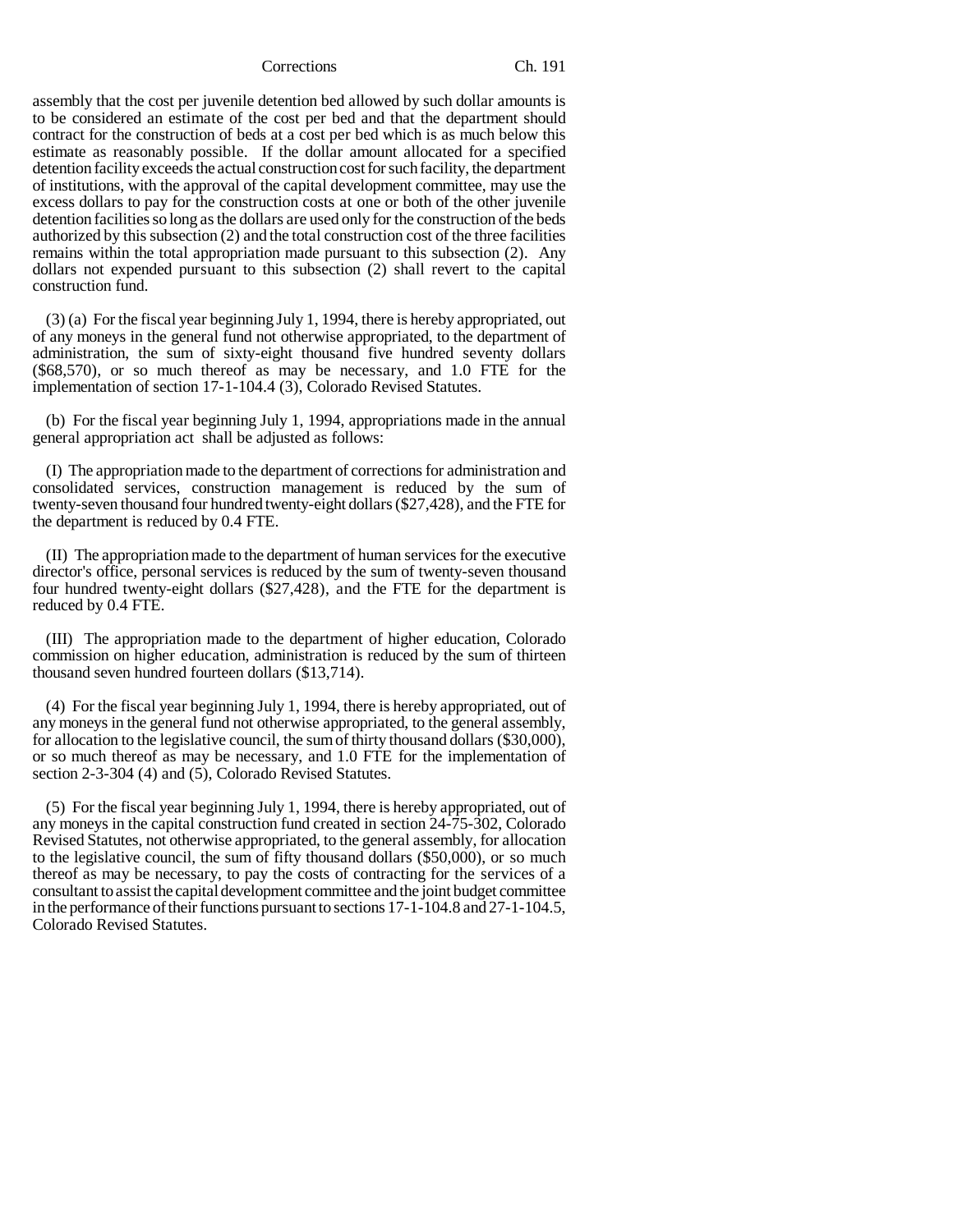(6) The appropriations made in subsections (1) and (2) of this section shall become available upon passage of this act, and, if any appropriated project is initiated within the fiscal year, the appropriation for the project shall remain available until completion of the project or for a period of three years, whichever comes first, at which time unexpended and unencumbered balances shall revert to the capital construction fund.

**SECTION 16. Authorization for construction of detention facilities by division of youth services in the department of institutions - additional appropriation for 1993-94 fiscal year.**  $(\overline{1})$  (a) As required by section 13 of chapter 1, Session Laws of Colorado 1993, First Extraordinary Session, the general assembly hereby approves the construction by the division of youth services in the department of institutions of one hundred eight juvenile detention beds at a facility to be located in Arapahoe county at a cost of ten million four hundred seventy-six thousand dollars (\$10,476,000), sixty juvenile detention beds at a facility to be located in the city and county of Denver at a cost of six million seven hundred forty-three thousand dollars (\$6,743,000), and sixty juvenile detention beds at one or more facilities to be located in the northeast area of the state at a cost of six million seven hundred forty-three thousand dollars (\$6,743,000). If a suitable site cannot be found in the city and county of Denver for the sixty-bed facility, the department of institutions shall recommend an alternate site for the facility in the Denver metropolitan area, and such recommendation shall be reviewed and approved by the capital development committee prior to a final decision on the site for such facility. The department of institutions shall recommend the site for the facility or facilities to be located in the northeast area of the state, and such recommendation shall be reviewed and approved by the capital development committee prior to a final decision on the site for such facility or facilities. The facilities provided for in this section shall be constructed from moneys appropriated to the department of institutions and allocated to the division of youth services by section 12 (1) of said chapter 1 and subsection (2) of this section.

(b) Notwithstanding the dollar amounts allocated in paragraph (a) of this subsection (1) for specified juvenile detention facilities, it is the intent of the general assembly that the cost per juvenile detention bed allowed by such dollar amounts is to be considered an estimate of the cost per bed and that the department should contract for the construction of beds at a cost per bed which is as much below this estimate as reasonably possible. If the dollar amount allocated for a specified detention facility exceeds the actual construction cost for such facility, the department of institutions, with the approval of the capital development committee, may use the excess dollars to pay for the construction costs at one or more of the other juvenile detention facilities so long as the dollars are used only for the construction of the beds authorized by this subsection (1) and the total construction cost of the facilities remains within the total appropriation made pursuant to section 12 (1) of chapter 1, Session Laws of Colorado 1993, First Extraordinary Session, and subsection (2) of this section. Any dollars not expended pursuant to this subsection (1) shall revert to the capital construction fund.

(2) In addition to any other appropriation made for the current fiscal year, there is hereby appropriated, out of any moneys in the capital construction fund created in section 24-75-302, Colorado Revised Statutes, not otherwise appropriated, to the department of institutions, for allocation to the division of youth services, the sum of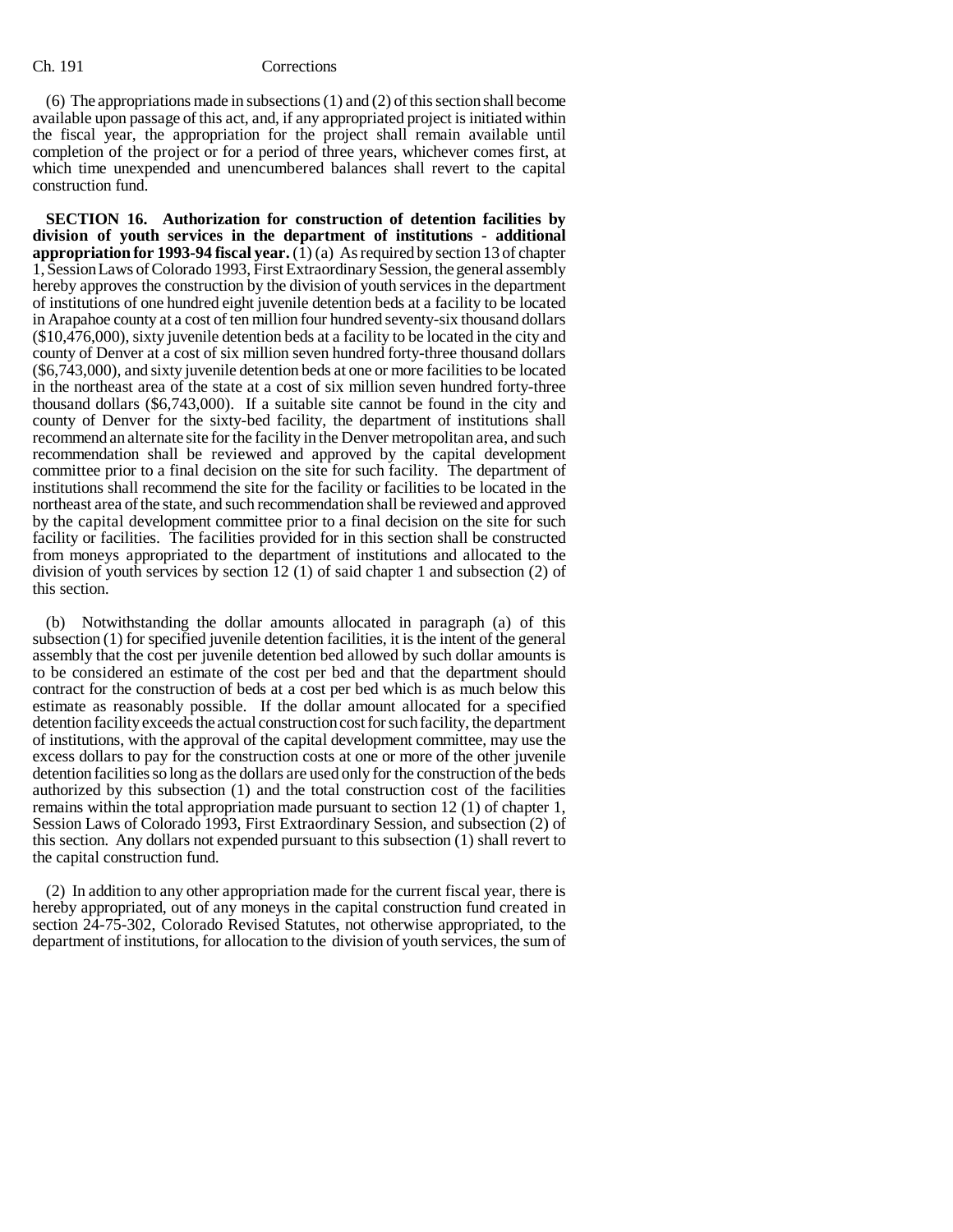two million four hundred ninety-two thousand dollars (\$2,492,000), to pay the costs which are in excess of the appropriation from the capital construction fund made in section 12 (1) of chapter 1, Session Laws of Colorado 1993, First Extraordinary Session, for the purpose of constructing additional juvenile detention beds.

(3) The appropriation made in subsection (2) of this section shall become available upon passage of this act, and, if any appropriated project is initiated within the fiscal year, the appropriation for the project made in subsection (2) of this section, as well as the appropriation for the project made in section 12 (1) of chapter 1, Session Laws of Colorado 1993, First Extraordinary Session, shall remain available until completion of the project or for a period of three years, whichever comes first, at which time unexpended and unencumbered balances shall revert to the capital construction fund.